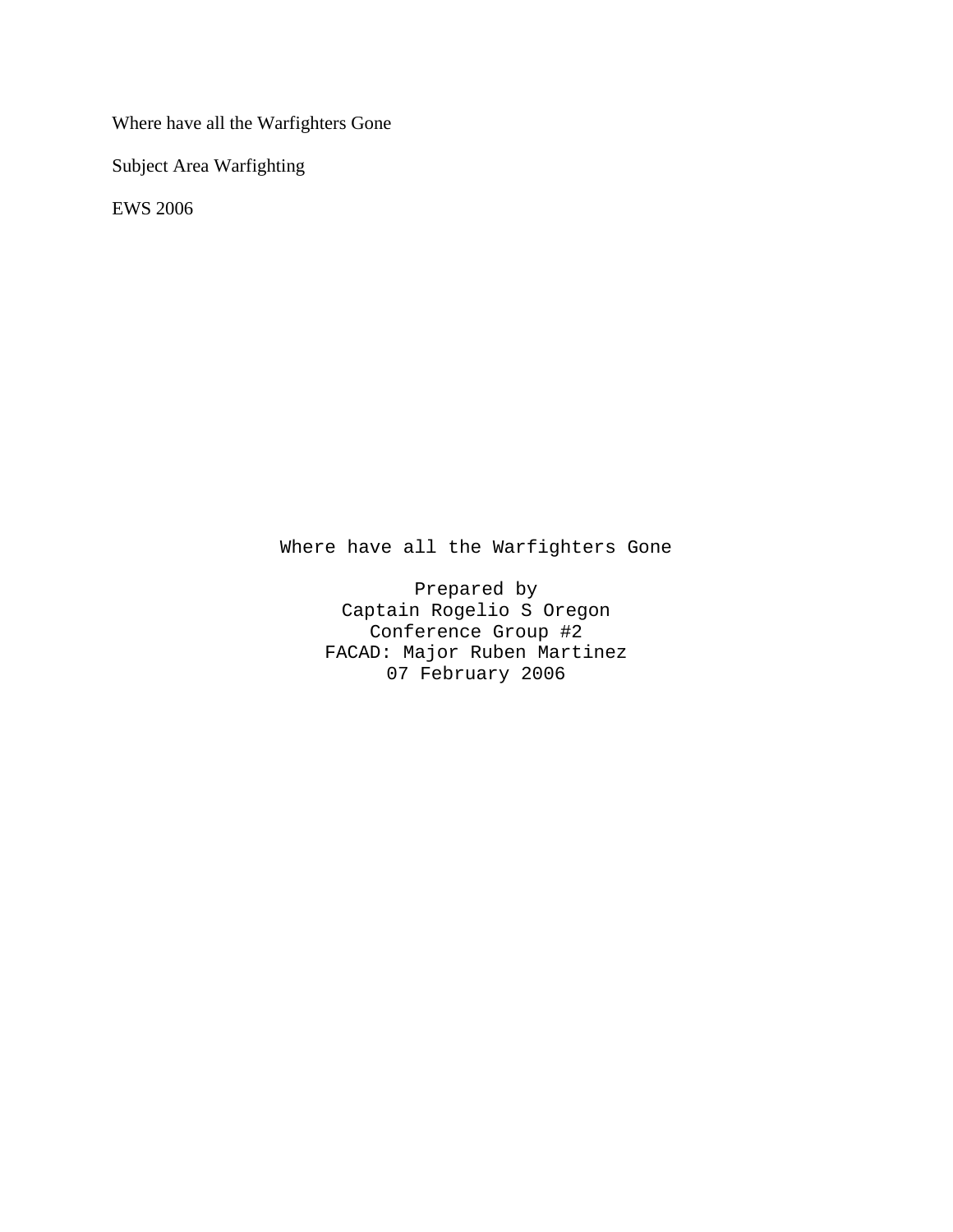| <b>Report Documentation Page</b>                                                                                                                                                                                                                                                                                                                                                                                                                                                                                                                                                                                                                                                                                                                                                                                                                                   |                             |                              |                                                   | Form Approved<br>OMB No. 0704-0188                  |                           |
|--------------------------------------------------------------------------------------------------------------------------------------------------------------------------------------------------------------------------------------------------------------------------------------------------------------------------------------------------------------------------------------------------------------------------------------------------------------------------------------------------------------------------------------------------------------------------------------------------------------------------------------------------------------------------------------------------------------------------------------------------------------------------------------------------------------------------------------------------------------------|-----------------------------|------------------------------|---------------------------------------------------|-----------------------------------------------------|---------------------------|
| Public reporting burden for the collection of information is estimated to average 1 hour per response, including the time for reviewing instructions, searching existing data sources, gathering and<br>maintaining the data needed, and completing and reviewing the collection of information. Send comments regarding this burden estimate or any other aspect of this collection of information,<br>including suggestions for reducing this burden, to Washington Headquarters Services, Directorate for Information Operations and Reports, 1215 Jefferson Davis Highway, Suite 1204, Arlington<br>VA 22202-4302. Respondents should be aware that notwithstanding any other provision of law, no person shall be subject to a penalty for failing to comply with a collection of information if it<br>does not display a currently valid OMB control number. |                             |                              |                                                   |                                                     |                           |
| <b>1. REPORT DATE</b><br>2006                                                                                                                                                                                                                                                                                                                                                                                                                                                                                                                                                                                                                                                                                                                                                                                                                                      | 2. REPORT TYPE              |                              |                                                   | <b>3. DATES COVERED</b><br>00-00-2006 to 00-00-2006 |                           |
| <b>4. TITLE AND SUBTITLE</b>                                                                                                                                                                                                                                                                                                                                                                                                                                                                                                                                                                                                                                                                                                                                                                                                                                       |                             |                              |                                                   | 5a. CONTRACT NUMBER                                 |                           |
| <b>Where Have all the Warfighters Gone</b>                                                                                                                                                                                                                                                                                                                                                                                                                                                                                                                                                                                                                                                                                                                                                                                                                         |                             |                              |                                                   | <b>5b. GRANT NUMBER</b>                             |                           |
|                                                                                                                                                                                                                                                                                                                                                                                                                                                                                                                                                                                                                                                                                                                                                                                                                                                                    |                             |                              |                                                   | <b>5c. PROGRAM ELEMENT NUMBER</b>                   |                           |
| 6. AUTHOR(S)                                                                                                                                                                                                                                                                                                                                                                                                                                                                                                                                                                                                                                                                                                                                                                                                                                                       |                             |                              |                                                   | <b>5d. PROJECT NUMBER</b>                           |                           |
|                                                                                                                                                                                                                                                                                                                                                                                                                                                                                                                                                                                                                                                                                                                                                                                                                                                                    |                             |                              |                                                   | <b>5e. TASK NUMBER</b>                              |                           |
|                                                                                                                                                                                                                                                                                                                                                                                                                                                                                                                                                                                                                                                                                                                                                                                                                                                                    |                             |                              |                                                   | 5f. WORK UNIT NUMBER                                |                           |
| 7. PERFORMING ORGANIZATION NAME(S) AND ADDRESS(ES)<br><b>United States Marine Corps, Command Staff College Marine</b><br><b>Corps, University, 2076 South Street, Marine Corps Combat</b><br>,Development Command,Quantico,VA,22134-5068                                                                                                                                                                                                                                                                                                                                                                                                                                                                                                                                                                                                                           |                             |                              |                                                   | 8. PERFORMING ORGANIZATION<br><b>REPORT NUMBER</b>  |                           |
| 9. SPONSORING/MONITORING AGENCY NAME(S) AND ADDRESS(ES)                                                                                                                                                                                                                                                                                                                                                                                                                                                                                                                                                                                                                                                                                                                                                                                                            |                             |                              |                                                   | 10. SPONSOR/MONITOR'S ACRONYM(S)                    |                           |
|                                                                                                                                                                                                                                                                                                                                                                                                                                                                                                                                                                                                                                                                                                                                                                                                                                                                    |                             |                              |                                                   | 11. SPONSOR/MONITOR'S REPORT<br>NUMBER(S)           |                           |
| 12. DISTRIBUTION/AVAILABILITY STATEMENT<br>Approved for public release; distribution unlimited                                                                                                                                                                                                                                                                                                                                                                                                                                                                                                                                                                                                                                                                                                                                                                     |                             |                              |                                                   |                                                     |                           |
| <b>13. SUPPLEMENTARY NOTES</b>                                                                                                                                                                                                                                                                                                                                                                                                                                                                                                                                                                                                                                                                                                                                                                                                                                     |                             |                              |                                                   |                                                     |                           |
| 14. ABSTRACT                                                                                                                                                                                                                                                                                                                                                                                                                                                                                                                                                                                                                                                                                                                                                                                                                                                       |                             |                              |                                                   |                                                     |                           |
| <b>15. SUBJECT TERMS</b>                                                                                                                                                                                                                                                                                                                                                                                                                                                                                                                                                                                                                                                                                                                                                                                                                                           |                             |                              |                                                   |                                                     |                           |
| 16. SECURITY CLASSIFICATION OF:<br><b>17. LIMITATION OF</b>                                                                                                                                                                                                                                                                                                                                                                                                                                                                                                                                                                                                                                                                                                                                                                                                        |                             |                              |                                                   | 18. NUMBER                                          | 19a. NAME OF              |
| a. REPORT<br>unclassified                                                                                                                                                                                                                                                                                                                                                                                                                                                                                                                                                                                                                                                                                                                                                                                                                                          | b. ABSTRACT<br>unclassified | c. THIS PAGE<br>unclassified | <b>ABSTRACT</b><br>Same as<br><b>Report (SAR)</b> | OF PAGES<br>15                                      | <b>RESPONSIBLE PERSON</b> |

**Standard Form 298 (Rev. 8-98)**<br>Prescribed by ANSI Std Z39-18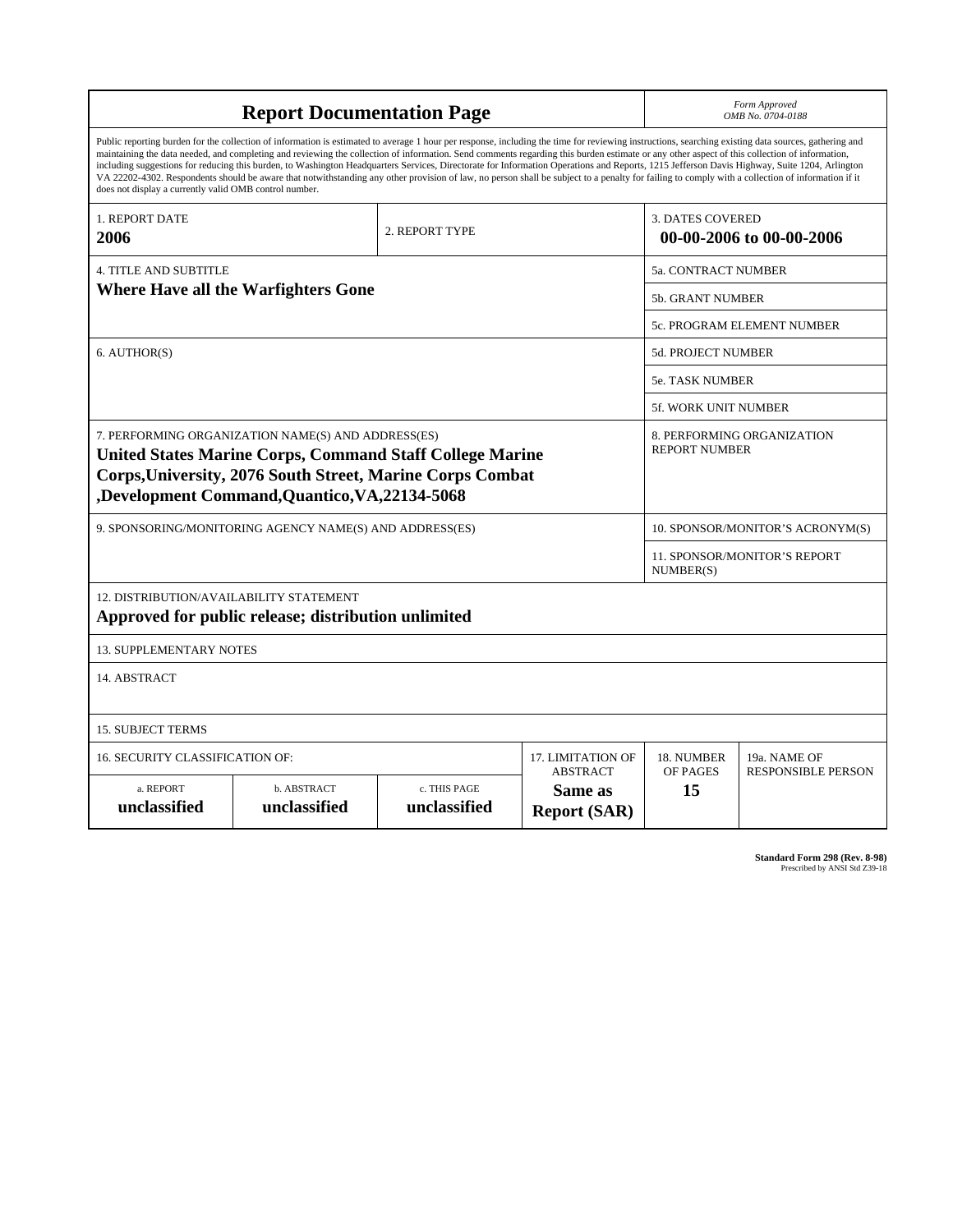"While warfighting is certainly what we are about -- it is not and it cannot be -- all we are about." ADM Mike Mullen, 28th Chief of Naval Operations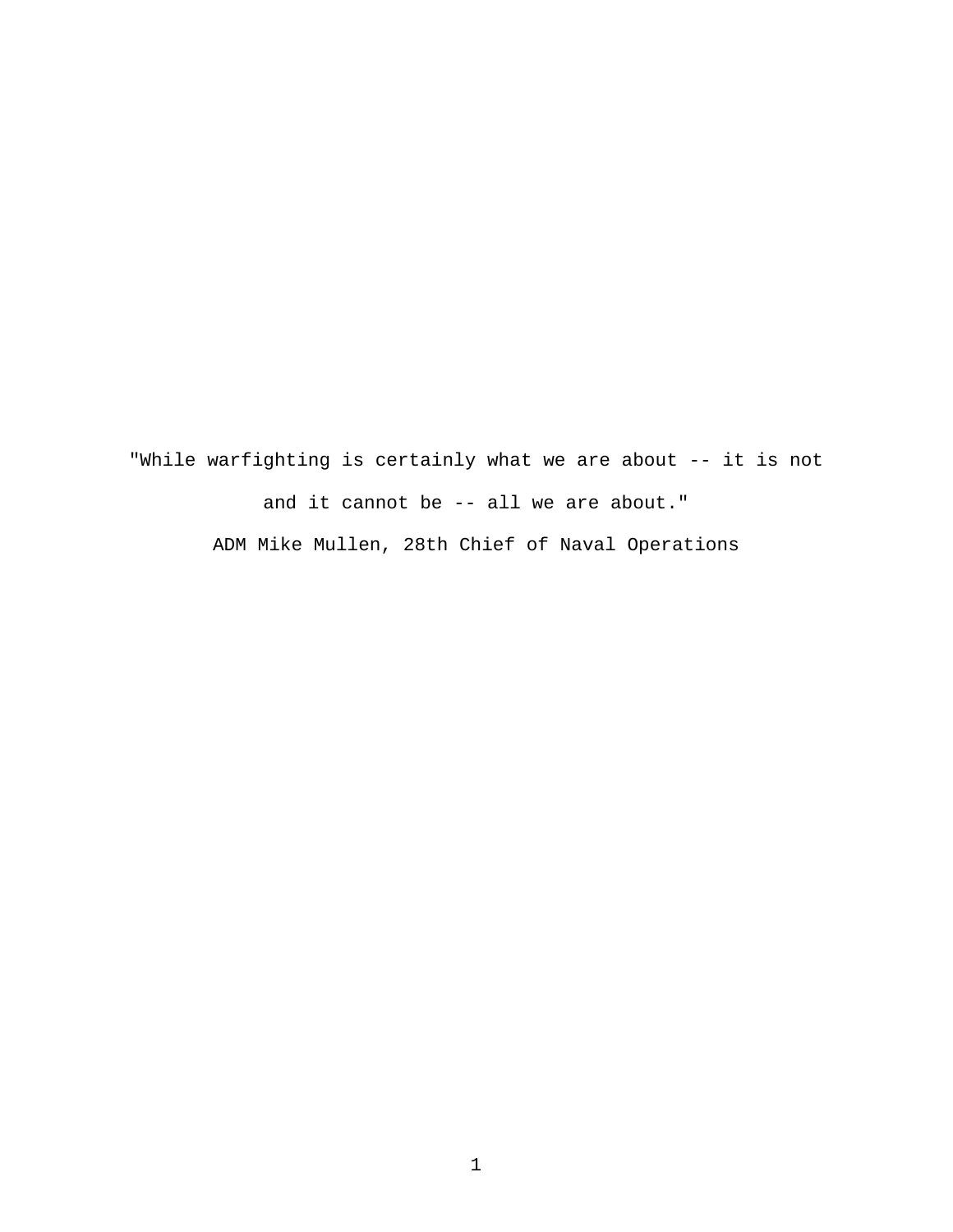#### **Sea Power**

 In the Pacific Theatre of World War II (WWII), the United States Navy and Marine Corps exemplified the perfection required in amphibious operations to the world. One of these battles, the battle for Iwo Jima, burned an image into every American psyche. The flag raising on Mount Suribachi on the tiny island of Iwo Jima solidified, for many, the mission of the Navy and Marine Corps team: To fight and win their country's battles by working together to project "sea power." This sea power concept required both sides of the team to adopt a warfighter mindset, and often required United States naval vessels to take risks to help support the Marines with logistics or fire support. This lesson was paid for with the blood of Sailors and Marines at Guadalcanal, where the Fleet Commander's survival mindset almost cost the United States the campaign. When newly appointed Admiral "Bull" Halsey took the helm, the Marines were shortly resupplied and the Navy-Marine Corps team re-established their dominance in the Pacific. $^1$  -Less than sixty years later, the United States Navy reveals "Sea Power 21", a naval strategy for the twenty first century that no longer emphasizes warfighting. The reality is that "Sea Power 21" allows the US Navy to degrade our Navy-Marine Corps team by establishing fiscal and doctrinal separation from the Marine Corps.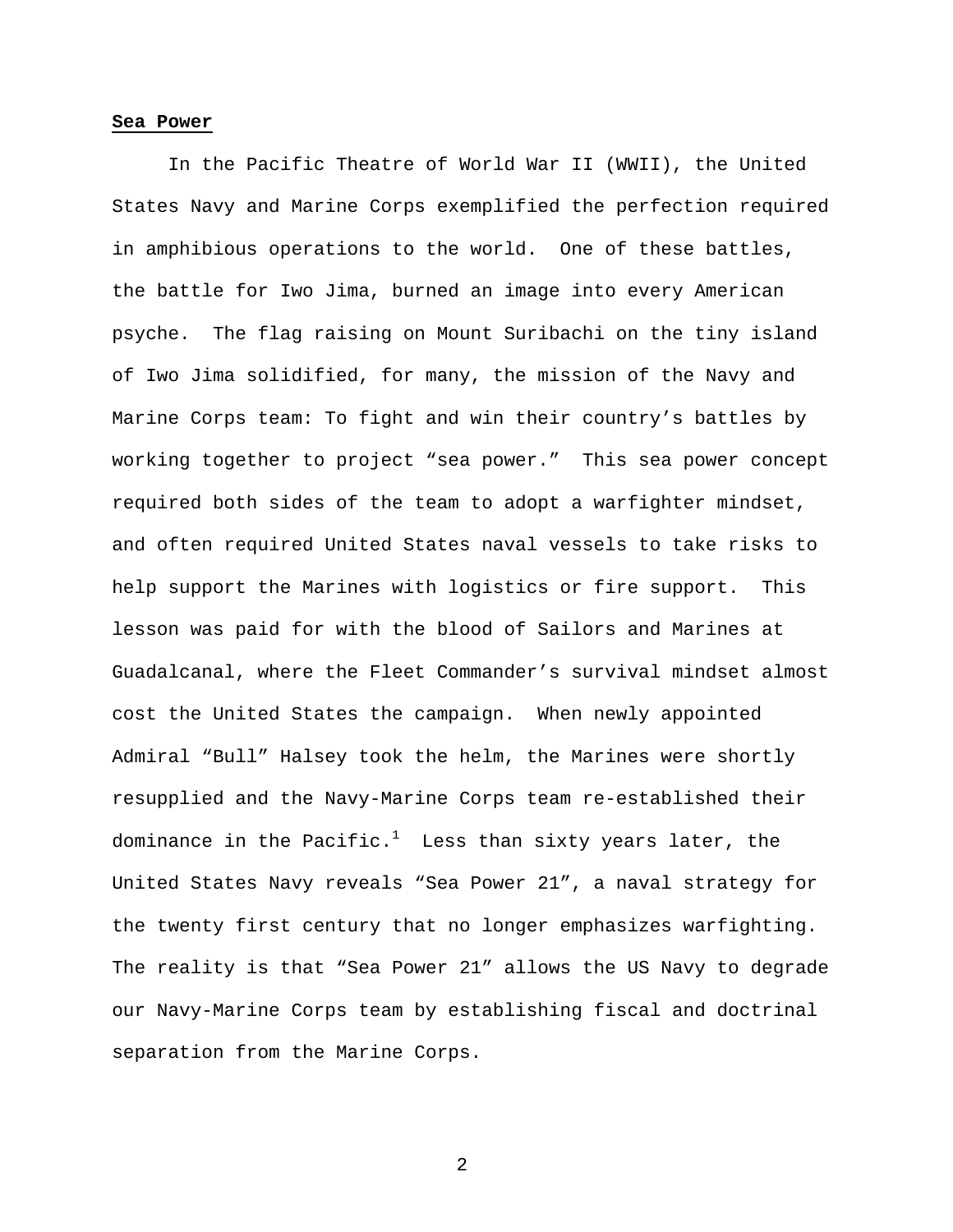# **Fiscal Evolution**

 The fiscal separation in sea power is seen very plainly in the allocation of the Navy budget. Sea power in the near future will be measured in the amount of money spent in research and development (R&D) today. To illustrate where the future of sea power will be, examine the 2005 President's Budget for the Department of the Navy, Marine Corps and Navy combined. The projected budget for fiscal year 2006 is roughly 125 billion dollars, with forty percent allocated towards R&D, or fifty two billion dollars. $^2$  After removing Navy centric programs with no influence to the Marines, the amount drops to less than a billion dollars. The remaining money of that Navy specific budget was validated because of the spending for force projection from the sea.

In the current operational environment, the Navy no longer has any need for it gigantic fleets and must realign its force structure to justify its need for its current budget. With a victory in the Cold War, came new threats that needed to be addressed by all the departments of defense. Emerging threats no longer called for a strategy to go head to head with a modern navy or incinerate the earth twenty times over with nuclear missiles launched from subsurface craft. The new enemy would never mass forces and was not influenced by diplomacy or force projection. The current Navy was not trained or ready to combat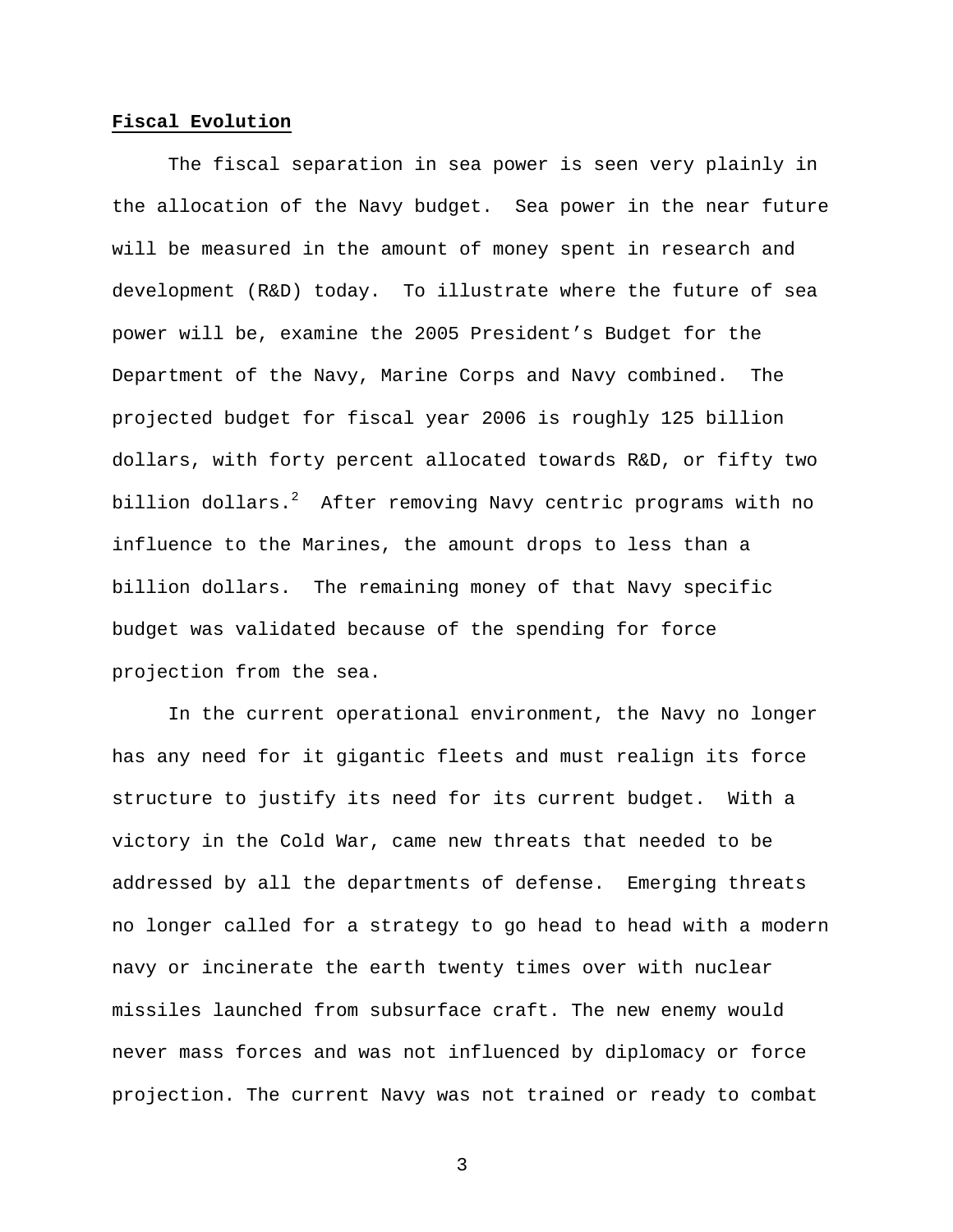this new enemy. Unfortunately the terrorist attacks of Al Qaida in Yemen against the USS Cole were a wake up call that the US Navy is not the Navy we need to fight against this new enemy. The way for the Navy to become part of the solution to combat this new enemy was to attach more forces to the organizations that can combat this enemy; the United States Marine Corps. The Navy-Marine Corps team warfighting ethos during the cold war existed only at the MEU-ARG level, and until Operation Desert Storm, had not existed in sustained operations since the landing at Inchon.

In March 2003 the US Navy provided further evidence an inability to remain relevant due to a loss of the warfighting spirit. The largest array of US Navy amassed since Operation Desert Shield/Storm sitting in the North Arabian Gulf (NAG) truly a show of sea power about to perform on the world stage. A portion of the unclassified war plan called for an amphibious assault on the Al Faw peninsula to retain control of key infrastructure by UK forces in the south east who will conduct initial operations well within reach of naval surface fire support. The UK Royal Marines Commandos asked for naval surface fire support none would be given, the "blue water" Navy had carriers to protect and could not come in close enough to provide fire support with Naval surface fires because of: a mine threat, or territorial waters, or need of protection to the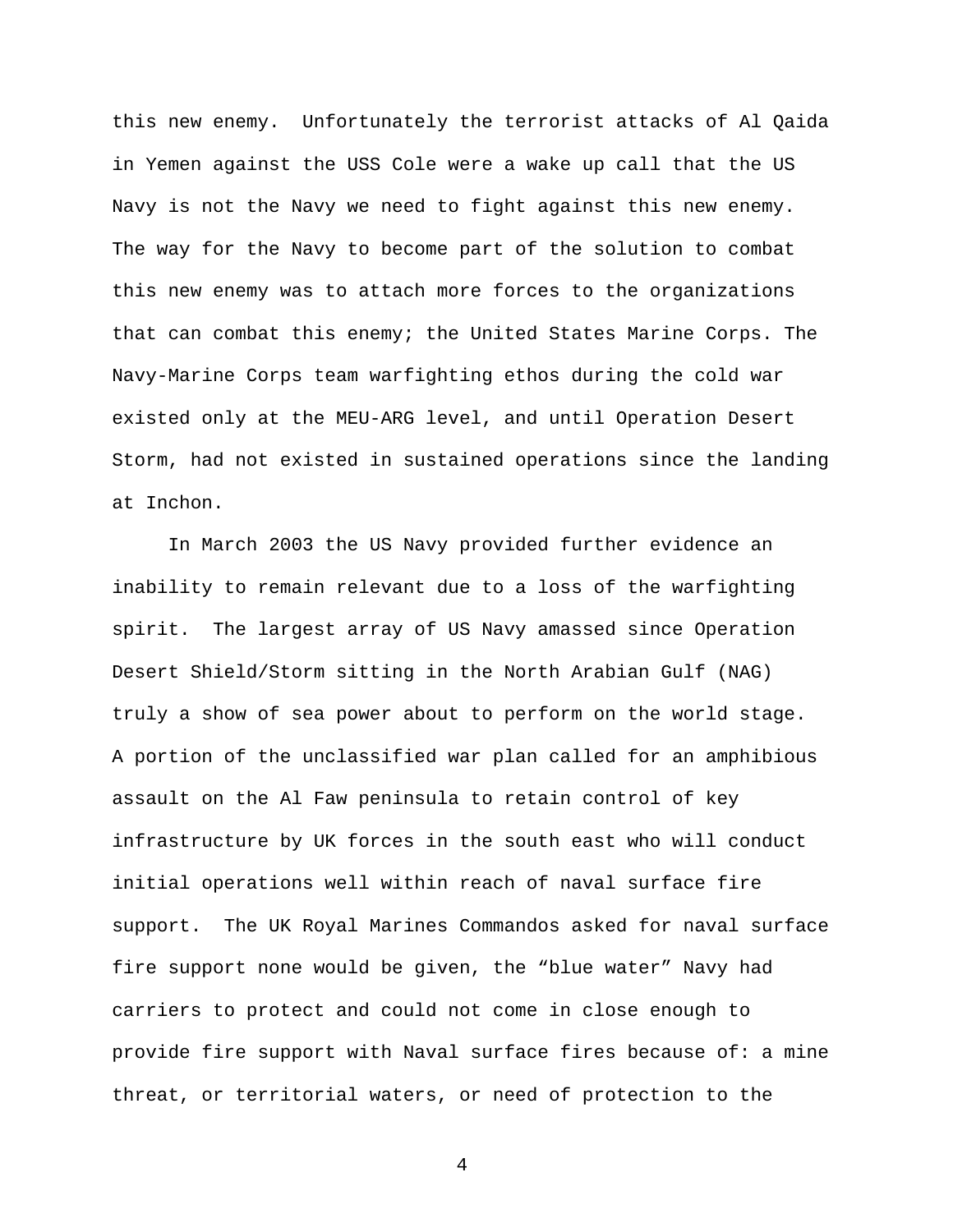carrier, or requirement to fire several hundred tomahawk cruise missiles during the shock and awe phase of Operation Iraqi Freedom. Whatever the definitive reason the warfighting mentality was not there and all missions could have been coordinated and successfully executed. The Navy's response has been "due to threat conditions naval surface fires were not feasible." Their solution has been research and development of Extended Range Guided Munitions (ERGM). These rounds, capable of traveling over 50 nautical miles from shot to impact, will solve the Navy's concerns about supporting the Marines ashore. Really though ERGM appears to throw money at a capability when the capability exists, all that is required would be the Navy commander regaining his warfighting mentality and allowing some ships to serve in the role we have been training for, naval surface fires in conjunction with air delivered fires in conjunction with ground maneuver. If the Navy won't support during real world operations then Marines should stop training to a capability during peacetime. That training however, is what controls what funds are naval and just for the navy in spending. Similarly, the percentage of the budget allocated to true support of littoral operations does not reflect the doctrinal separation called for in Sea Power 21.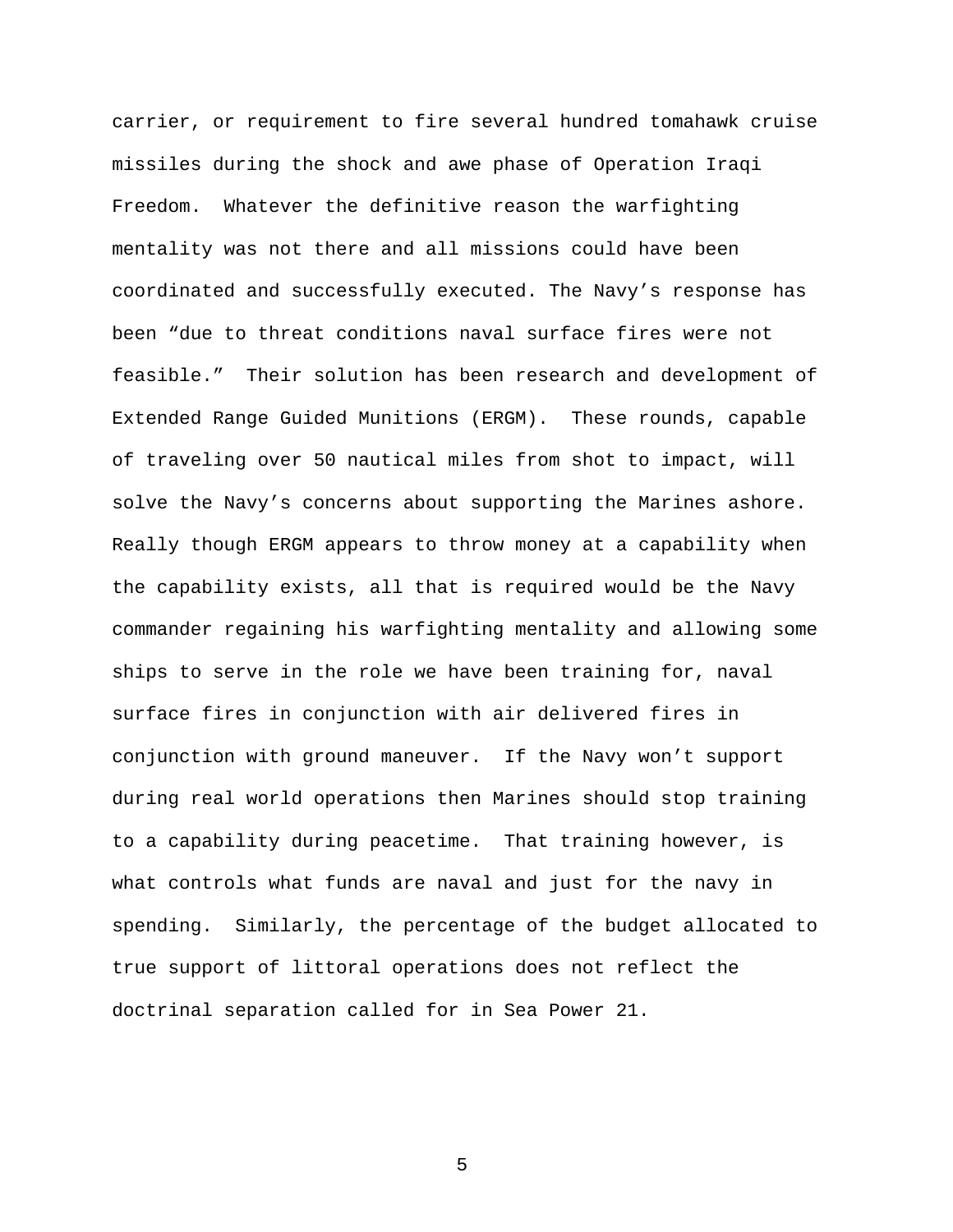### **Doctrinal disillusion**

This doctrinal separation is carefully worded as a deviation from littoral warfare, where ships could be put in harms way, to "a broadened strategy in which naval forces are fully integrated into global joint operations against regional and transnational dangers."<sup>3</sup> What this means is the Navy is allocate more to its budget by increasing its relevancy in the current operating environment. In the 2005 Analysis of FY 2005 Defense Budget Request, Steven Kosiak states only 1.45 billion of the requested 44 billion is being put into the building of the Navy's new destroyer, DD(X), that will be capable of "a substantial land attack capability."<sup>4</sup> The remainder of the allocation from the department of defense budget still resides with the Navy. This 1.45 billion is a minuscule percentage (3%) comparative to what they allocate to the strictly "blue water" navy functions which can be assigned a percentage as high as 34% of the total navy R&D budget. Once again evidence of fiscal separation by the Navy from the Navy-Marine Corps team. Though fiscal and doctrinal separation are closely tied evidence usually lumps together as doctrine written in hopes of achieving a fiscal gain, or the most common doctrinal new ideas that require complete reallocation, achieving again separation from the warfighting mentality.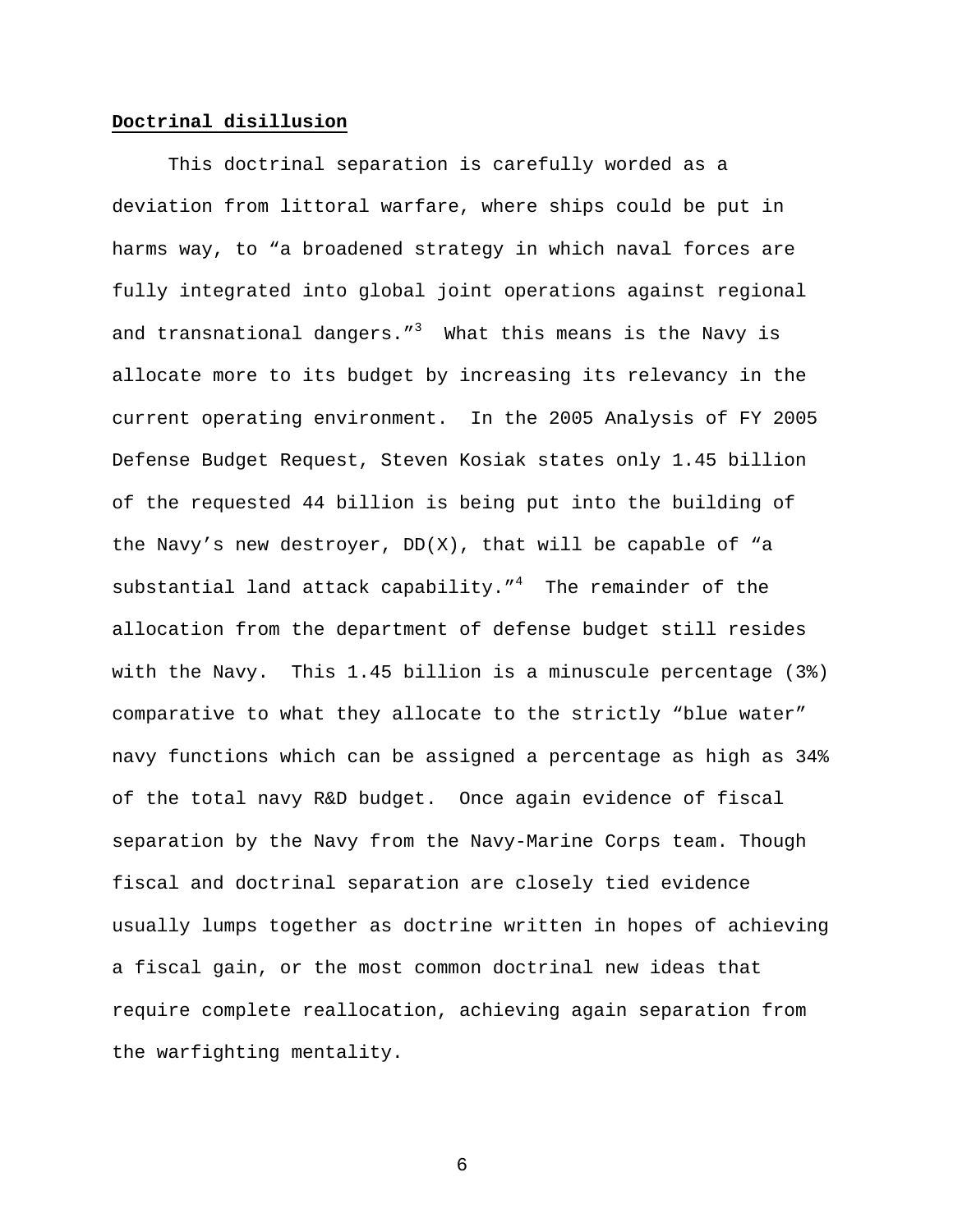The doctrinal separation of the Navy-Marine Corps Team comes in other forms, the first is in establishment of new organizations that add little but money to the Navy's increasing budget. The shift from the open water or "blue water" naval battles, which were prepared for by all services during the cold war, was no longer justified. The budget however needed to be justified. This "blue water" Navy views force projection as the air craft carrier's air wing in addition are the cruiser destroyer ships and their Tomahawk Cruise missiles. The other side of the Navy referred to as "gator" Navy, is designed to deal with Marines and are required by their ship's mission to embark Marines and take them where they are needed, remaining in support of the Marine landing force. The traditional landing force is the Marine expeditionary unit (MEU). Currently the mission to embark the MEU is accomplished with the organization of the amphibious ready group (ARG) and, the newest attempt to justify the unequal share of a defense budget, the expeditionary strike group (ESG).

# **This is my baby and it is ugly**

The west coast ESG trials have been increasingly successful for both departments of the Navy. However, just because Marines have squeezed an unexpected value out of the ESG does not make it an efficient unit, or a valid warfighting concept. With all the higher headquarters now embarked aboard shipping, the raid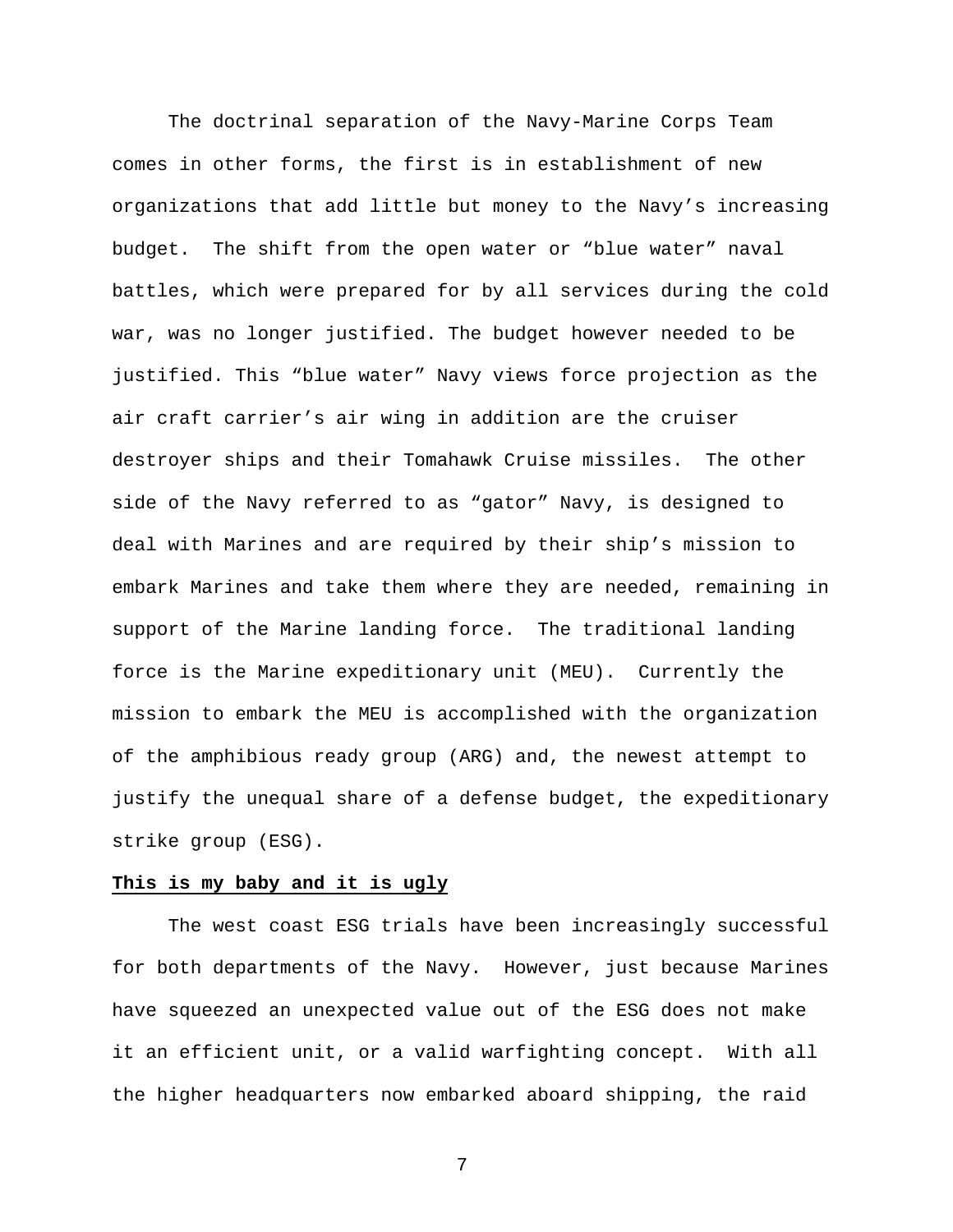force commanders usually a captain now works for a lieutenant colonel who works for a colonel who works for a one star flag officer. The captain's higher headquarters and required support staff now outnumbers the effective combat power being projected ashore.

Another selling point for the ESG concept was the fire support available now to the MEU. Often the MEU's fire supporters now are appointed the one star commander's fire supporters. This leverage gives the Marines a slice of the very hard to come by naval surface fire support ammunition training allocation. The allocation slice allows training which not every Marine observers or naval ground spot teams are fortunate to receive at their introductory schools.

The ESG has evolved solely to justify maintaining the current fleet. By doing so the ESG staff has concealed the promise of an increase in warfighting and sea power with more commands and the same struggle for the promised capabilities. This is shown in the assets an ESG now adds to the ARG an additional Cruiser (CG), Destroyer (DDG), Fast Frigate (FFG) and a Los Angeles Class Submarine (SSN). This new sea power adds dimension to the ARGs that were previously composed of one amphibious assault ship (LHD or LHA), and two smaller amphibians, the amphibious transport dock (LPD) and dock landing ship (LSD). However these assets are not required to even be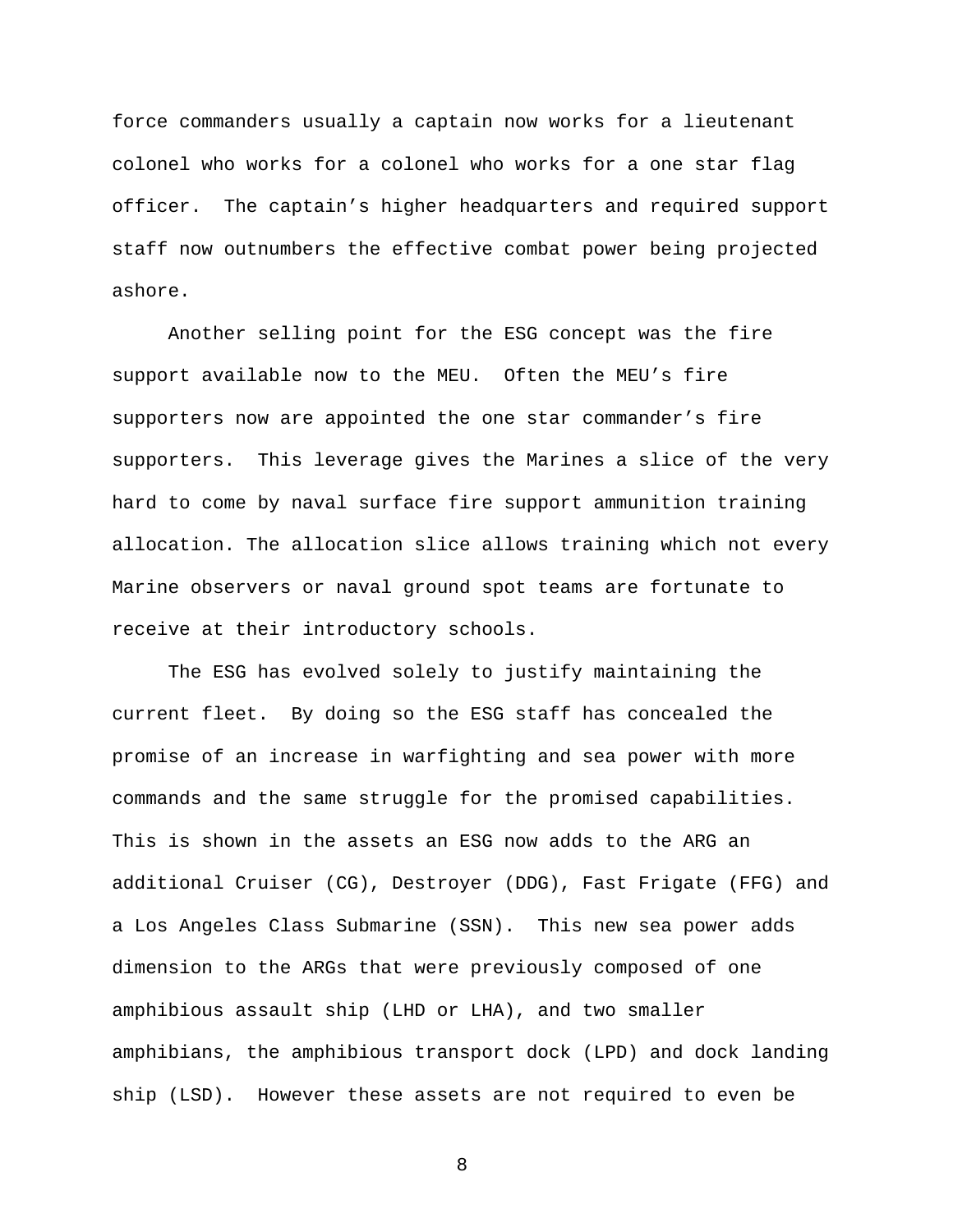working in the same theatre or even under the same operational control as was the case during the recent deployment where ESG craft was taken by the fleet commander while the ARG and MEU simply had another headquarters on top of them.<sup>5</sup>

The benefits for the ESG is the "blue water" Navy finding a way into the Navy-Marine Corps team, by doing this, the Navy's budget is now a naval when convenient and the addition of some Marine Corps requirements means more money added to the collective naval budget. This new naval budget can later be reallocated as has become the latest trend. In the current and future operating environments the MEU disembarks and uses the shipping as a means of maintaining aircraft and keep Class IX parts close at hand. Teamwork is essential to projecting sea power in adverse conditions and against a thinking enemy.

 Expeditionary strike group three fired over forty-five simulated Tomahawk missiles during the MEU's supporting arms exercise. No coordination was done prior to or while firing. Yet the sources of these orders to fire were supposed to be achieved by the ESG commander, a one star flag officer, either Navy or Marine. In times of war only a three star admiral has the authority to order the release of each million dollar weapon. No coordination was conducted by either side, yet these missiles were striking targets sometimes within a kilometer or two of Marine forces already on the ground.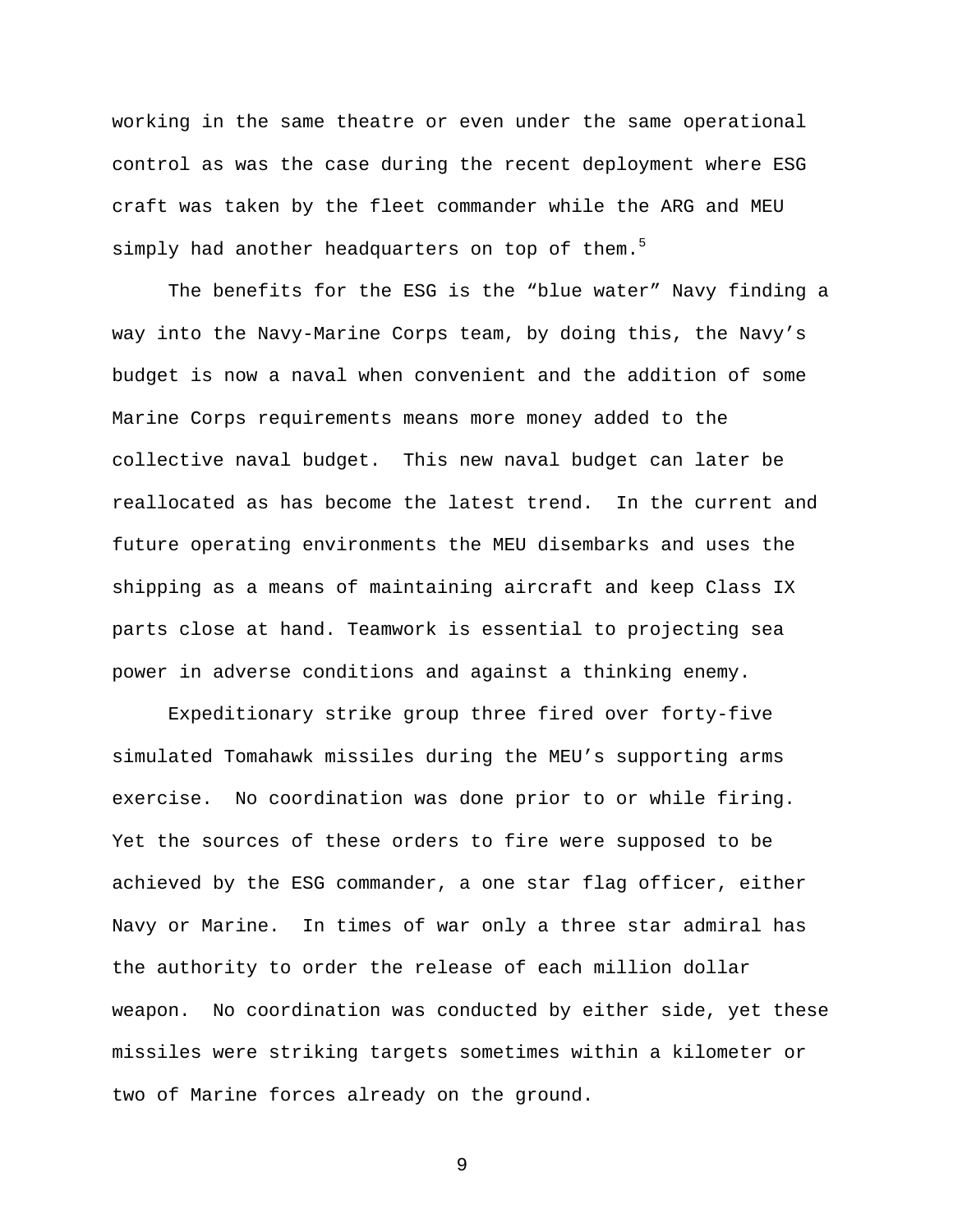The working relationship of the MEU and its new partner at sea, the ESG Commander, has improved. Many members of the third west coast trial, ESG five feel success has been moderately achieved at many levels throughout this new expeditionary force. However, fires capability during the transition ashore of the MEU is still in need of remediation. Working thru many military instructors and dedicated civilian contractors at Expeditionary Warfare Training Group Pacific (EWTGPAC), ESG five learned lessons and began planning and coordinating for the formerly Supporting Arms Coordination Exercises (SACEX) of which the traditional MEU did one during their six month work-up cycle and, pass or fail, the MEU could deploy. The ESGs were now required to conduct three Expeditionary Fires Exercises and, pass or fail, the MEU and ESG would still be allowed to deploy. Staff officers on both sides struggled to acquire new equipment to alter NAVSEA plans of action and milestones in order to upgrade the flag ship of ESG-5 while still pier-side. In order to utilize all current available technology, ESG 5 harnessed experts from the military and civilian world as well as training agencies like, MAGTF Information Systems Training Center (MISTC) and Marine Corps Tactical System Support Activity (MCTSSA). The latter in particular were invaluable to the training of the users/supervisors which had to be able to use this equipment, and function as a force fires center for the ESG.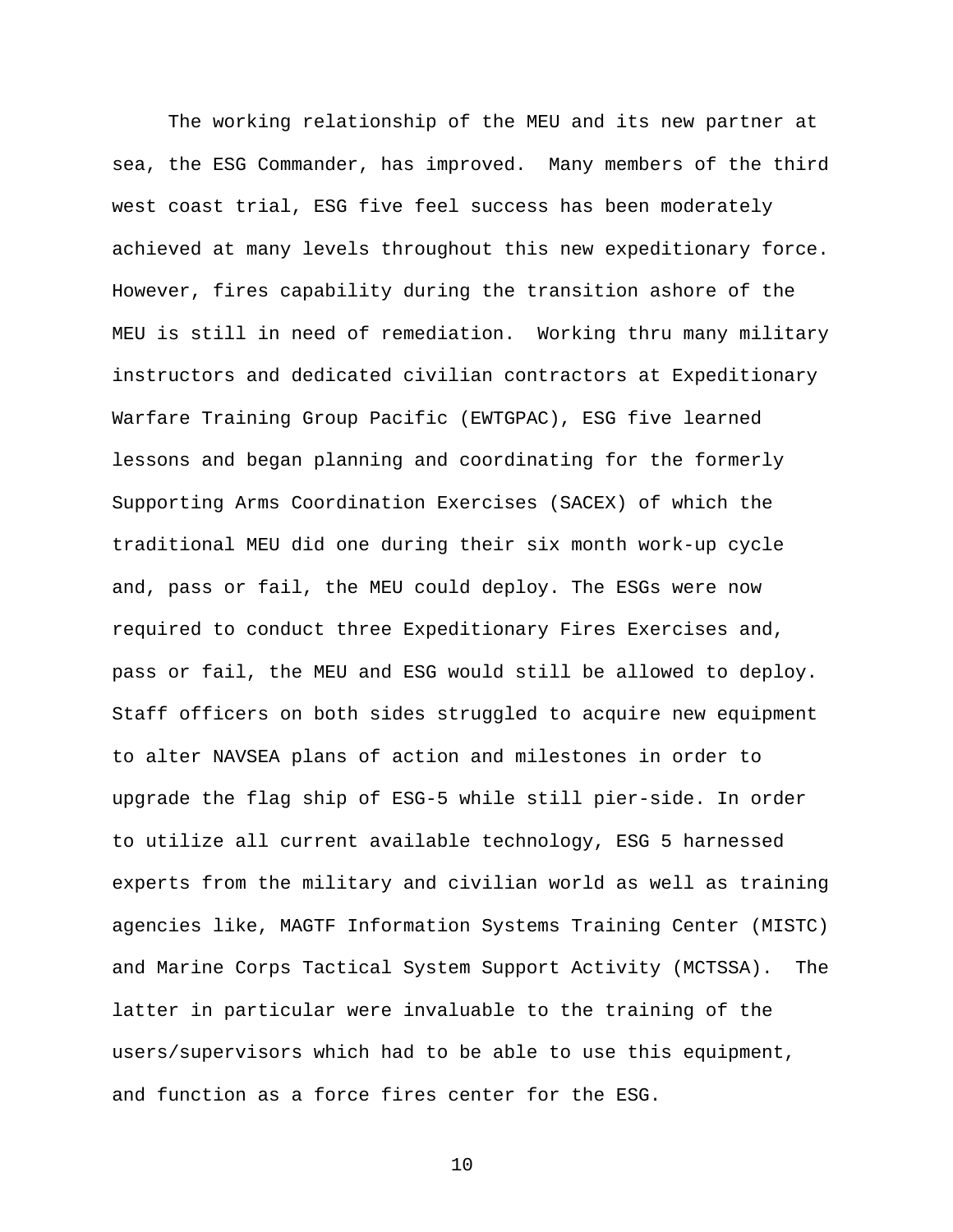The purpose of all of this effort was to allow the ESG to conduct fire support from afloat and transition control ashore utilizing technology to it maximum potential. As the amphibious doctrine states the supporting arms coordination center (SACC) is manned by both Navy and Marine personnel. The SACC provides two things, capability to coordinate fires for maneuver forces ashore, and transitional control of fires ashore so that the Navy can take over coordination as the MEU forces phase ashore. The success of the ESG was due in little part to the ESG and more in part to the ability of the small unit leaders to accomplish any task asked of them by their commander.

The Navy can utilize some of the money it has said it would use to support littoral warfare to dump back into blue water assets that the Marines really cannot use except in training. Only in training, however because the last time the US Navy had the opportunity to utilize it's Surface Fire Support assets the way the sell them in "Forward…from the Sea" was at the start of Operation Iraqi Freedom. This was justified as not a legitimate use of assets because Royal Marine Commandos were in-charge of the operation at the Al Faw Peninsula. While most of the After Action Reports from the Navy are classified, territorial water with neighboring countries was a huge factor in the participation. Yet three UK Royal Navy Frigates did provide surface fire support to joint and combined ground forces on the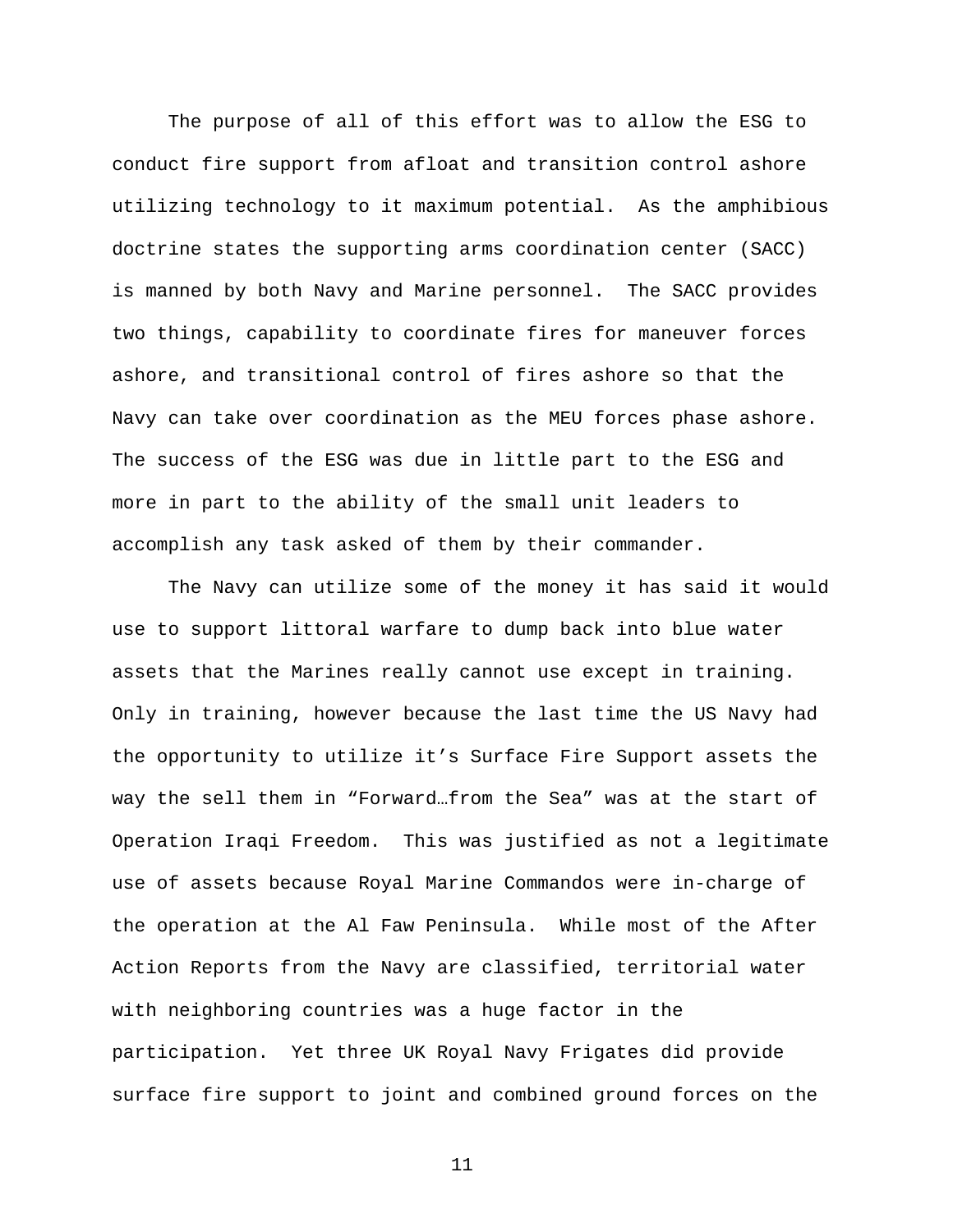Al Faw Peninsula. The US Navy had its chance to prove that those Mk 45 gun mounts are not just for decoration and they chose not to violate territorial waters.

## **Calling all bulls**

 "Force Net" is the over arching concept of Sea Power 21. Force net is the Navy adopting network centric warfare, merely to fill a void where they have perceived one. In their over reliance on computers and technology, they have now become the guardians of the Ethernet and will protect the network of the US armada. An armada that requires millions of gallons of fossil fuels it takes a day to operate and maintain. In order to protect the network in the littoral so that way the Navy can kick out the Marines from the LPD 17 and LHD and then do their part to help protect the force net. The Navy will operate primarily to facilitate the Marines required reports and secondarily to close with and destroy their enemy. The Navy providing the equivalent of 155mm warheads fired from over fifty miles away and only secondly to protecting the "net." The Marines continue to fight and win its nations battles and fight along side the Army and those nations who dare take up arms against those who aim to extinguish a free way of life. As the "modern" navy fights harder to remain out of harms way than it does against the enemy. Using fiscal and doctrinal separation and loss of the warfighting ethos has made it clear America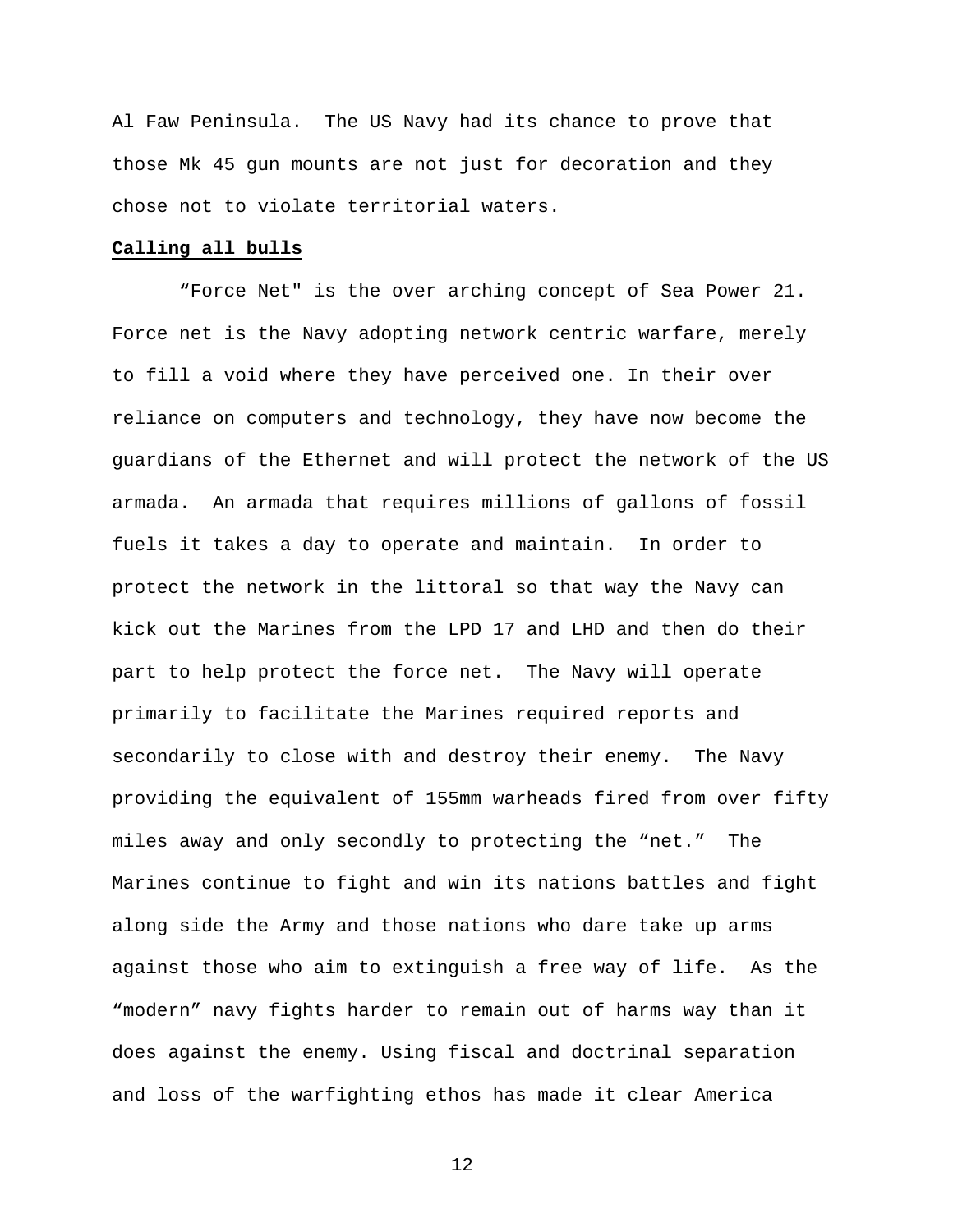needs another "Bull" Halsey. The next bull may be in the Navy somewhere we need him to lead the charge for a Navy of warfighters.

**WORD COUNT = 2065**